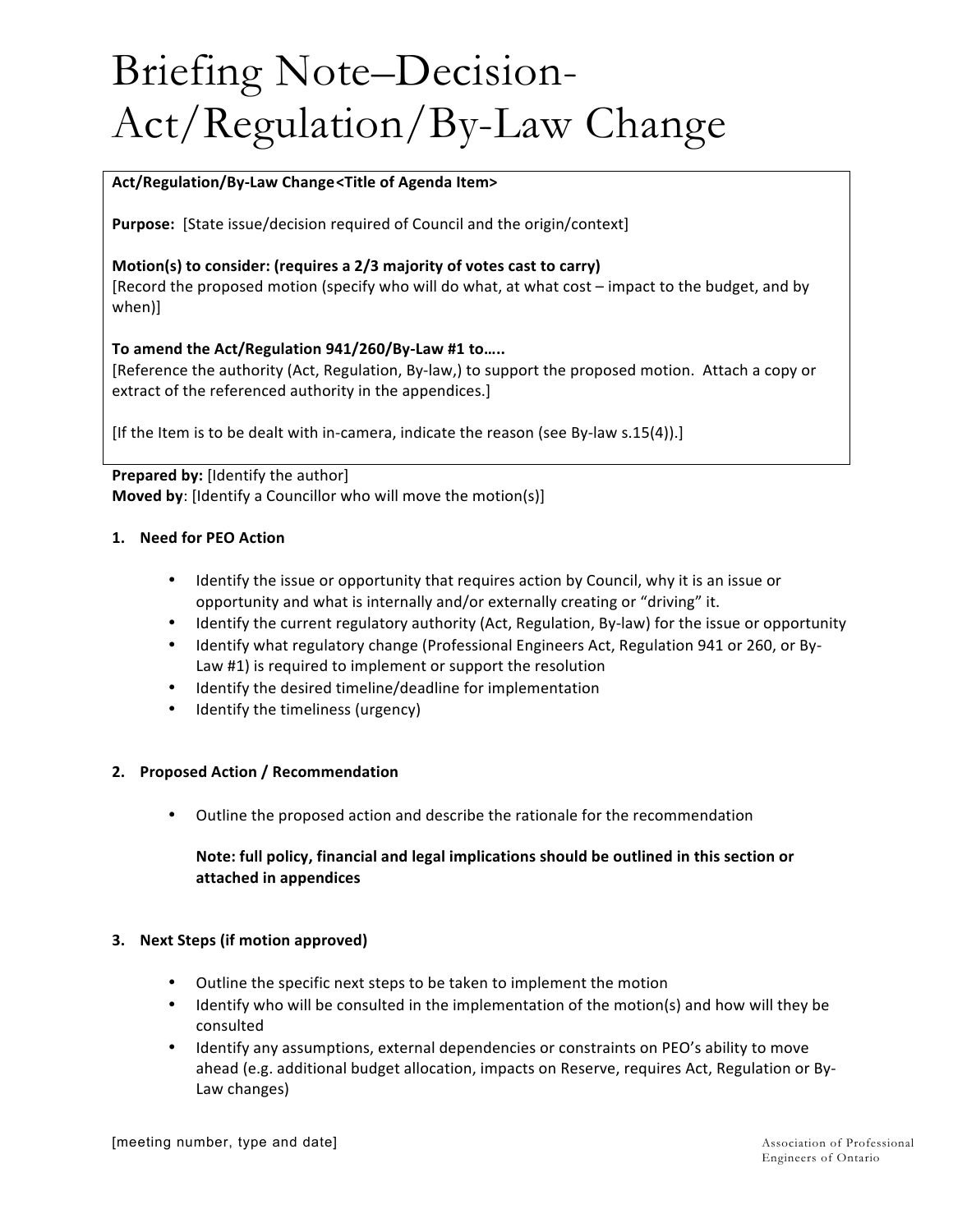#### **4. Peer Review & Process Followed**

|                                   | Outline the Policy Development Process followed.                                                                                                                                                                                                                                                                                                                                                                                                                                         |
|-----------------------------------|------------------------------------------------------------------------------------------------------------------------------------------------------------------------------------------------------------------------------------------------------------------------------------------------------------------------------------------------------------------------------------------------------------------------------------------------------------------------------------------|
| <b>Process</b><br><b>Followed</b> | Describe the specific policy development route followed: include the dates of<br>$\bullet$<br>each step of the process; describe the purpose of each step taken. Include how<br>the motion was initiated (i.e. Council initiated; committee initiated; etc.); and<br>Identify which committees or other stakeholders were involved<br>Include comments on policy intent and recommendations received from the<br>٠<br>Legislation Committee (required by the Regulatory Policy Protocol) |
| Council                           | Identify who is to be consulted; how they will be consulted and what kind of<br>response is expected.                                                                                                                                                                                                                                                                                                                                                                                    |
| <b>Identified</b>                 | Include direction provided by Council regarding who was to be consulted, at what<br>٠                                                                                                                                                                                                                                                                                                                                                                                                    |
| <b>Review</b>                     | stage and by what method, date direction provided, date of consultations, date                                                                                                                                                                                                                                                                                                                                                                                                           |
|                                   | issue is to be brought back to Council and who is to incorporate the comments                                                                                                                                                                                                                                                                                                                                                                                                            |
|                                   | received as a result of the consultation into any final report.                                                                                                                                                                                                                                                                                                                                                                                                                          |
|                                   |                                                                                                                                                                                                                                                                                                                                                                                                                                                                                          |
|                                   | Detail peer review and relevant stakeholder review undertaken                                                                                                                                                                                                                                                                                                                                                                                                                            |
| <b>Actual</b>                     | Include chronology of events and motion history; provide dates and meeting                                                                                                                                                                                                                                                                                                                                                                                                               |
| <b>Motion</b>                     | numbers when the issue or motion was presented to Council or the Executive                                                                                                                                                                                                                                                                                                                                                                                                               |
| <b>Review</b>                     | Committee.                                                                                                                                                                                                                                                                                                                                                                                                                                                                               |
|                                   | Indicate who reviewed the motion; describe how the motion was reviewed<br>$\bullet$<br>(written comments; meetings; survey; etc.)                                                                                                                                                                                                                                                                                                                                                        |
|                                   | Include the status of the approval (i.e. approve, disapprove, abstain, not asked,<br>$\bullet$<br>$etc.$ ).                                                                                                                                                                                                                                                                                                                                                                              |
|                                   | List all identified relevant stakeholders that were not involved in the motion<br>$\bullet$                                                                                                                                                                                                                                                                                                                                                                                              |
|                                   | review. Identify the peer group, how they were consulted and what feedback                                                                                                                                                                                                                                                                                                                                                                                                               |
|                                   | they provided.                                                                                                                                                                                                                                                                                                                                                                                                                                                                           |

# Note: full chronology of events, motion history and reports should be attached in appendices; lengthy reports should include a 1 page (max.) executive summary

# **5. Appendices**

• Appendix A - Completed Preliminary Regulatory Impact Assessment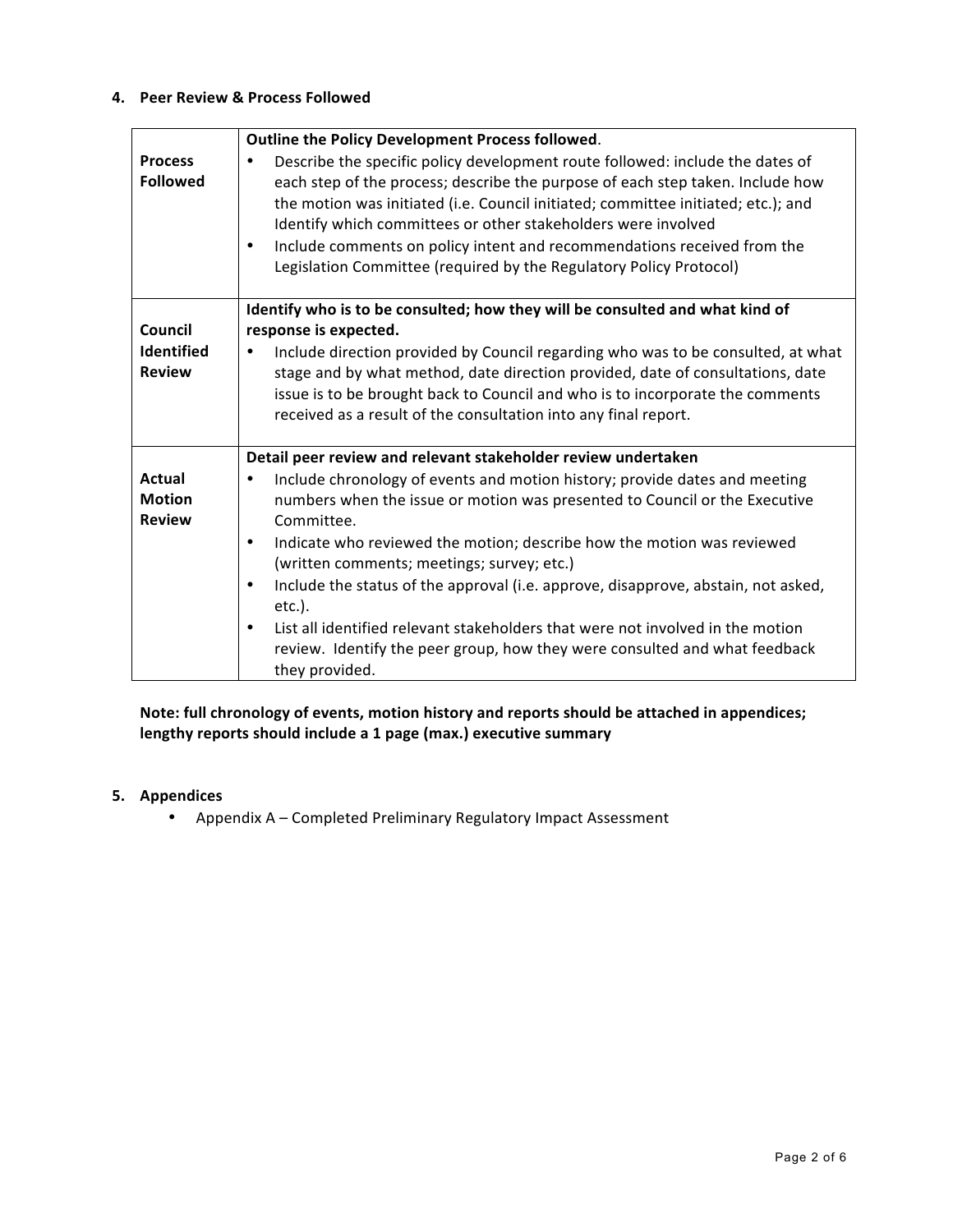# **1. Proposal and Context**

- Describe the scale of the risk/issue and how it has developed over time (support this with evidence). Identify the underlying causes
- Describe the proposal and how it will address the risk/issue

#### **2. Approach and Intended Outcomes**

Key questions:

- What regulatory changes are proposed?
- What are the changes meant to achieve?
- Why is the use of regulation the most appropriate approach?
- Could the outcome be met through a policy/guideline instead?
- What regulatory and non-regulatory options were considered?

#### **3. Affected Stakeholders**

The purpose of the following section is to identify stakeholders that will be affected by the regulatory proposal, and briefly describe the anticipated impact (whether a cost or a benefit). These factors will be considered in the determination of whether a full Regulatory Impact Assessment (RIA) is required.

**Individuals** (specific groups or consumers) (**yes/no)** 

If yes, please provide a brief description of the impacts:

- Will their health or safety be better protected? How?
- As consumers, will they have benefit from greater access to quality goods at reasonable prices? Is consumer information, choice or confidence affected? Are they better protected from risky goods and services? Is access to public services affected?
- Will the financial position of individuals and families be worsened? Be enhanced?
- Will vulnerable groups be impacted differentially? What about men and women?
- Will basic rights, freedoms, privacy or access to justice be improved? If so, how?
- Will labour mobility be enhanced? Impaired? How?
- Will the proposal have a differential impact on people or communities? For example, will some clients have different access and quality of health care than others?

#### Businesses (yes/no)

If yes, please provide a brief description of the impacts:

- Will some close as a result of the proposal? Might others prosper? Could this proposal help or hinder new or emerging businesses to break into markets?
- Will the proposal increase/decrease compliance costs and/or administrative burden?
- Will small and medium enterprises likely be hit harder than larger firms?
- Will the ability of businesses to access goods, services, labour or financing be affected?
- Will the proposal entail the withdrawal of certain products from the market? Is the marketing of products limited or prohibited? Will it entail stricter regulation of the conduct of particular businesses?
- Will investment be impacted?
- Will the ability of businesses to innovate be affected?

#### **Non-profit Groups (yes/no)**

If yes, please provide a brief description of the impacts:

• What non-profit groups might be affected?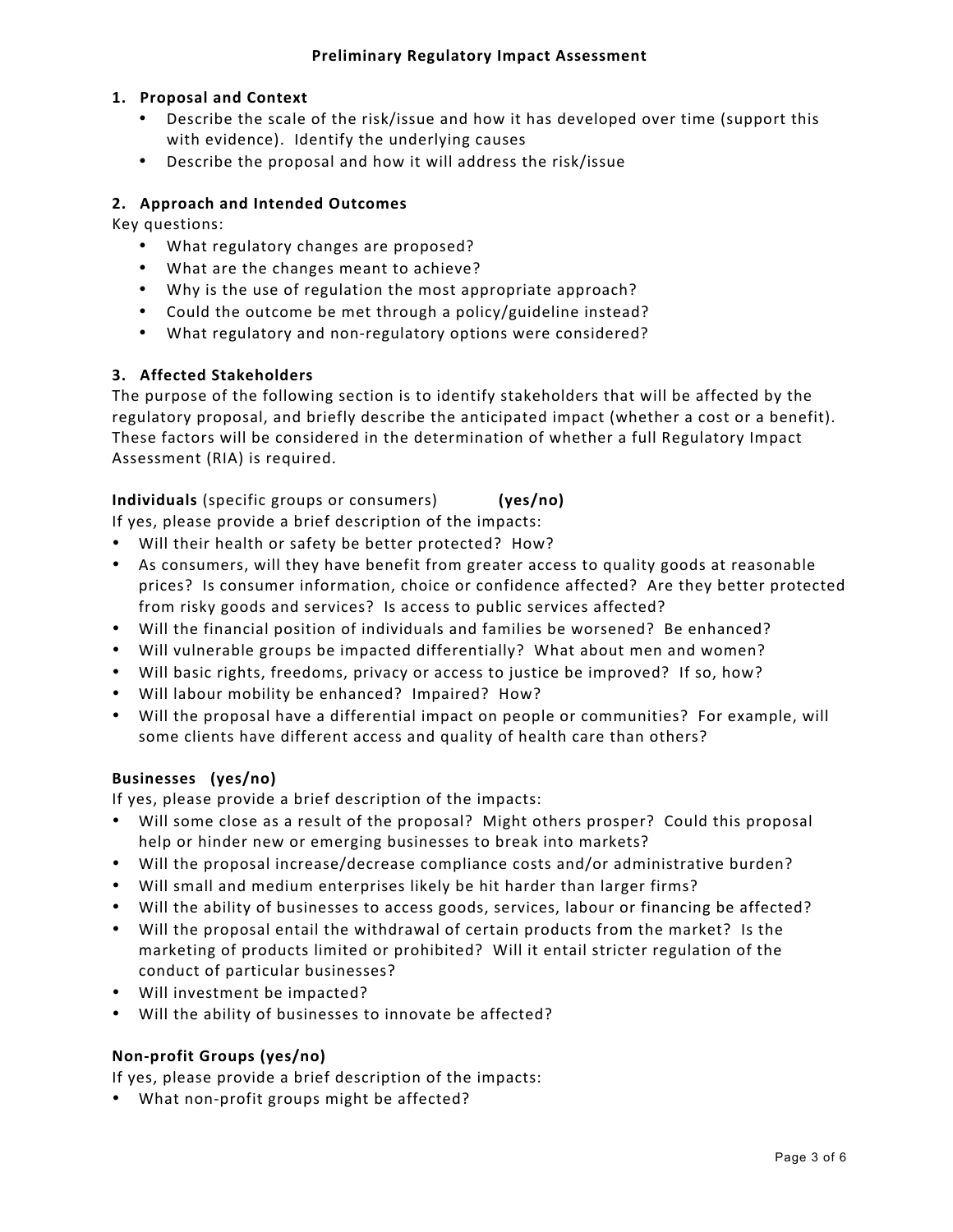- Would goods and services offered by non-profit groups be affected?
- Would the proposal affect non-profit operations, funding or ability to attract funding?

# **Communities (yes/no)**

If yes, please provide a brief description of the impacts:

- Will the proposal affect all Ontarians equally, or will it disproportionately impact more on urban, rural or remote areas?
- Are public transit users or longer distance commuters affected differently from others?
- Are particular parts of Ontario more affected than others (e.g. the GTA versus Eastern Ontario versus Northern Ontario)?
- How do these impacts come about (e.g. through job loss, affecting property rights, access and quality of health care)?
- Will they be felt in the short or longer term?

# **Governments (yes/no)**

If yes, please provide a brief description of the impacts on the Government of Ontario itself, on the BPS/MUSH sector (Municipalities, Universities, School boards and Hospitals), other provinces and territories or the federal government:

- Will Ontario have to increase its expenditures on the regulatory program if the proposal goes forward (e.g. on cost of additional inspectors)?
- Does the proposal have consequences for other public authorities such as budgetary or compliance costs?
- Will there be an impact on the public services provided by governments?
- What about Crown agencies?

# **4. Type of Impact**

The purpose of the following section is to identify and describe the types of impacts anticipated as a result of the regulatory proposal. These factors will be considered in the determination of whether a full RIA is required.

#### **Health and Safety (yes/no)**

If yes, please provide a brief description of the impacts:

- Does the proposal affect quality of life, life expectancy, mortality or morbidity? Directly or indirectly?
- Is the proposal likely to have positive impacts or effects that enhance quality of life?
- Are health improvements expected from changes to the environment (noise, air, water, soil)?
- Does the proposal affect lifestyle-related determinants of health such as diet, physical activity or use of tobacco, alcohol or drugs?
- Does the proposal affect security, crime or terrorism?
- Does the proposal affect the regulated entity's chances of detection or of potential gain from non-compliance?
- Does it affect enforcement capacity?

#### **Environment (yes/no)**

If yes, please provide a brief description of the impacts. Under the Environmental Bill of Rights (EBR), factors in determining the impact of a proposal on the environment include:

The extent and nature of the measures that might be required to mitigate or prevent any harm to the environment that could result from a decision whether or not to implement the proposal.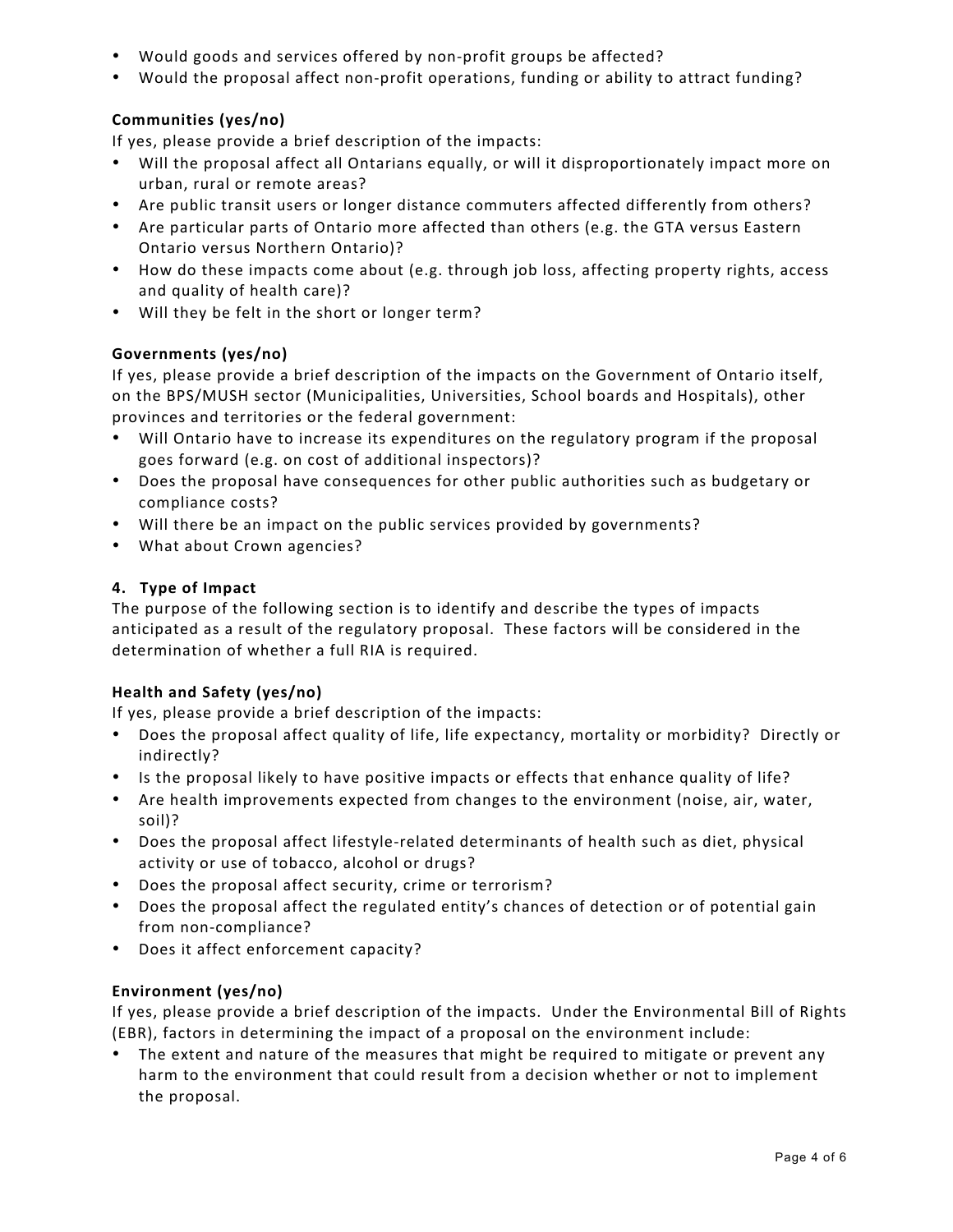- The geographic extent, whether local, regional or provincial, of any harm to the environment that could result from a decision whether or not to implement the proposal.
- The nature of the private and public interests, including governmental interests, involved in the decision whether or not to implement the proposal.
- Any other matter that the minister considers relevant.

# **Social Impacts (yes/no)**

If yes, please provide a brief description of the impacts:

- Does the proposal affect those in certain income groups more than others? Does it affect those in certain age groups more than others such as youth or seniors?
- Will the proposal impact on the preservation of cultural heritage? Affect cultural diversity? Affect people's access to cultural resources?
- Does the proposal embody the principle of non-discrimination, equal treatment and equal opportunities for all? Will there be different impacts on women and men? Could it lead to indirect discrimination?
- Does the proposal challenge cultural traditions?
- Will providing this program, or improving access to it, help to narrow the gap between those who are financially best and worst off in terms of health outcomes?

# **Trade (yes/no)**

If yes, please provide a brief description of the impacts:

- What impact (positive or negative) does the proposal have on the free movement of goods, services, capital and workers across borders?
- Will any additional costs or other factors affect the ability of firms to compete with similar firms in other jurisdictions?
- Is the proposal likely to affect trade or investment flows between Ontario, Quebec, other provinces and territories? Other countries?
- Does the proposal respect Ontario's trade obligations? Are trade barriers erected or torn down?
- Are international standards employed if possible? Do common regulatory approaches or international regulatory dialogues exist?

# **Economy (yes/no)**

If yes, please provide a brief description of the impacts:

- Does the proposal facilitate or impede new job creation? Are particular professions, trades, groups of workers, or self-employed persons affected?
- Does it lead to a well-functioning labour market, or will it impede labour mobility?
- Are property rights affected (land, movable property, tangible/intangible assets)? Is acquisition, sale or use of property rights limited?
- What impacts, if any, will there be on markets? Will there be less or more choice, higher or lower prices, more or less competition, fewer or more barriers for new suppliers and service providers, more or less market segmentation?
- Does it promote greater productivity or resource efficiency?
- Are there any consequences of the proposal for economic growth and employment?
- Does it contribute to improving the conditions for investment and the proper functioning of markets?
- Will the proposal stimulate or hinder research and development (academic or industrial)? Facilitate the introduction and dissemination of new production methods, technologies and products? Affect intellectual property rights (patents, trademarks, copyright, other knowhow rights)?